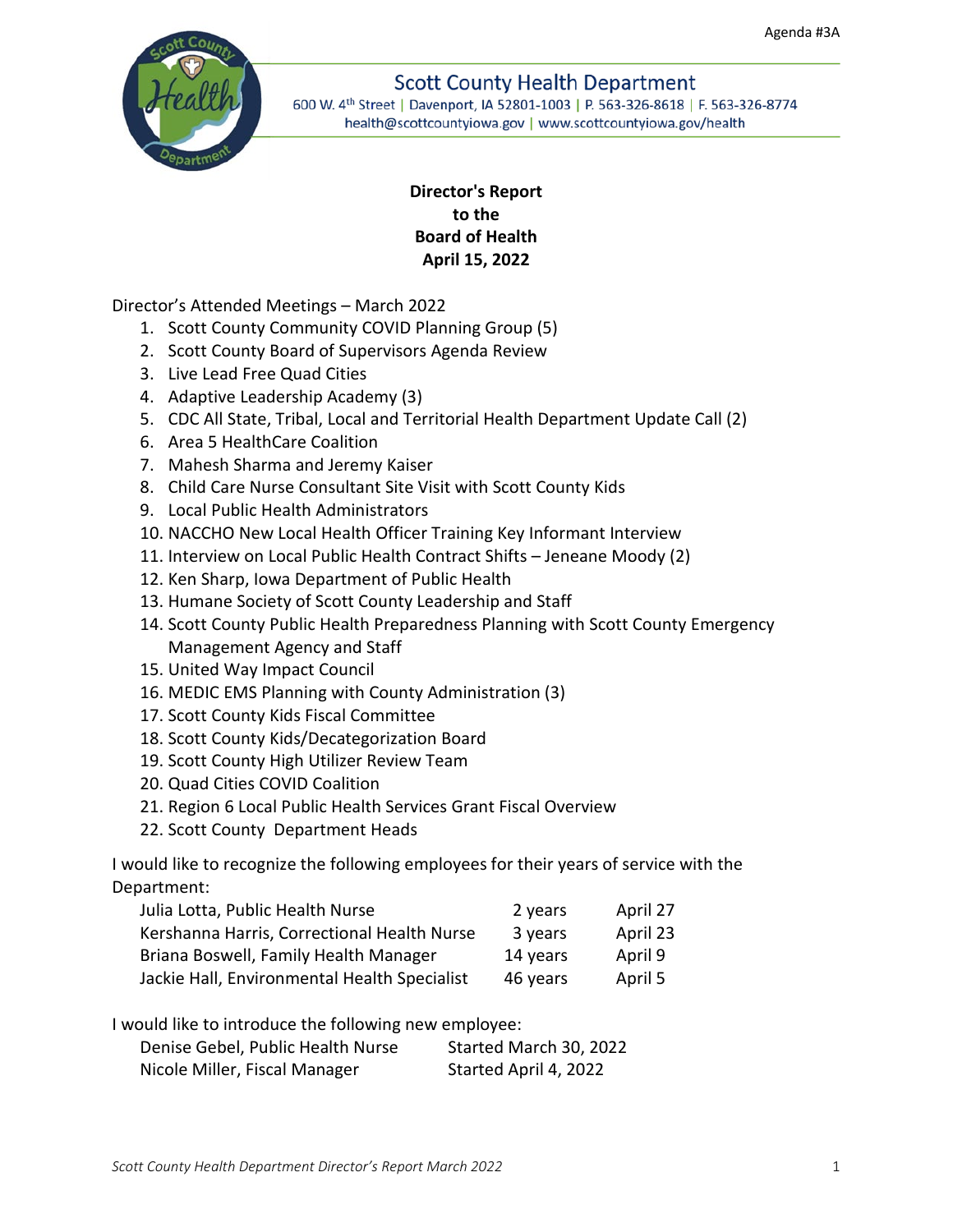I would like to congratulate the following employee:

Lashon Moore, 2022 Quad City Times Nurses-Heart of Health Care Honoree

## **Assessment**

Assess and monitor population health status, factors that influence health, and community needs and assets

## Dental Screenings Provided

Staff provided dental screenings at Washington Elementary for students in kindergarten through third grade. Care coordination was provided to link children to dental homes and to comprehensive care. Selected students will also be invited to participate in a Give Kids A Smile® event scheduled at a local dental office in April.

## *Investigate, diagnose, and address health problems and hazards affecting the population*

## Communicable Disease Program

A total of 198 communicable diseases were reported during March. They included four cases of hepatitis C, two cases of hepatitis B, and one case each of campylobacteriosis, mumps, salmonellosis, and shigellosis. In addition, there were 188 cases of COVID-19 reported. The norovirus outbreak at an assisted living facility that began in February was concluded. Staff also investigated reports of a gastrointestinal illness at a child care facility during March. Identification of the illness causing agent was unable to be determined, however staff working with officials from the Iowa Department of Public Health (IDPH) and the child care facility were able to work together to stop the spread and end the outbreak.

#### Rabies Risk Assessments

In March, 35 individuals required rabies risk assessments after exposures to 25 dogs, nine cats, and one bat. Fourteen victims were recommended for rabies prevention treatment for a highrisk exposure or a bite above the shoulders and eight started the treatment.

# Childhood Lead Poisoning Prevention Program

In March, there were three children receiving individual case management. Of those, one had a blood level less than 15 ug/dL and two had a level between 15-19 ug/dL. These cases receive case management until they meet closure criteria. Three children with an initial blood lead level between 10-14 ug/dL received supportive services for lead poisoning during the month. One child has a blood lead level between 10-14 ug/dL and two have levels less than 10 ug/dL. These children receive public health nursing support until two consecutive blood lead levels equal to or below 5 ug/dL are obtained. Seven children attending the department's immunization clinic accepted lead testing services during their March visit. There were no new positives identified during this effort.

#### Sexual Health Program

Fifty individuals received sexually transmitted infection (STI) clinic services during March 2022.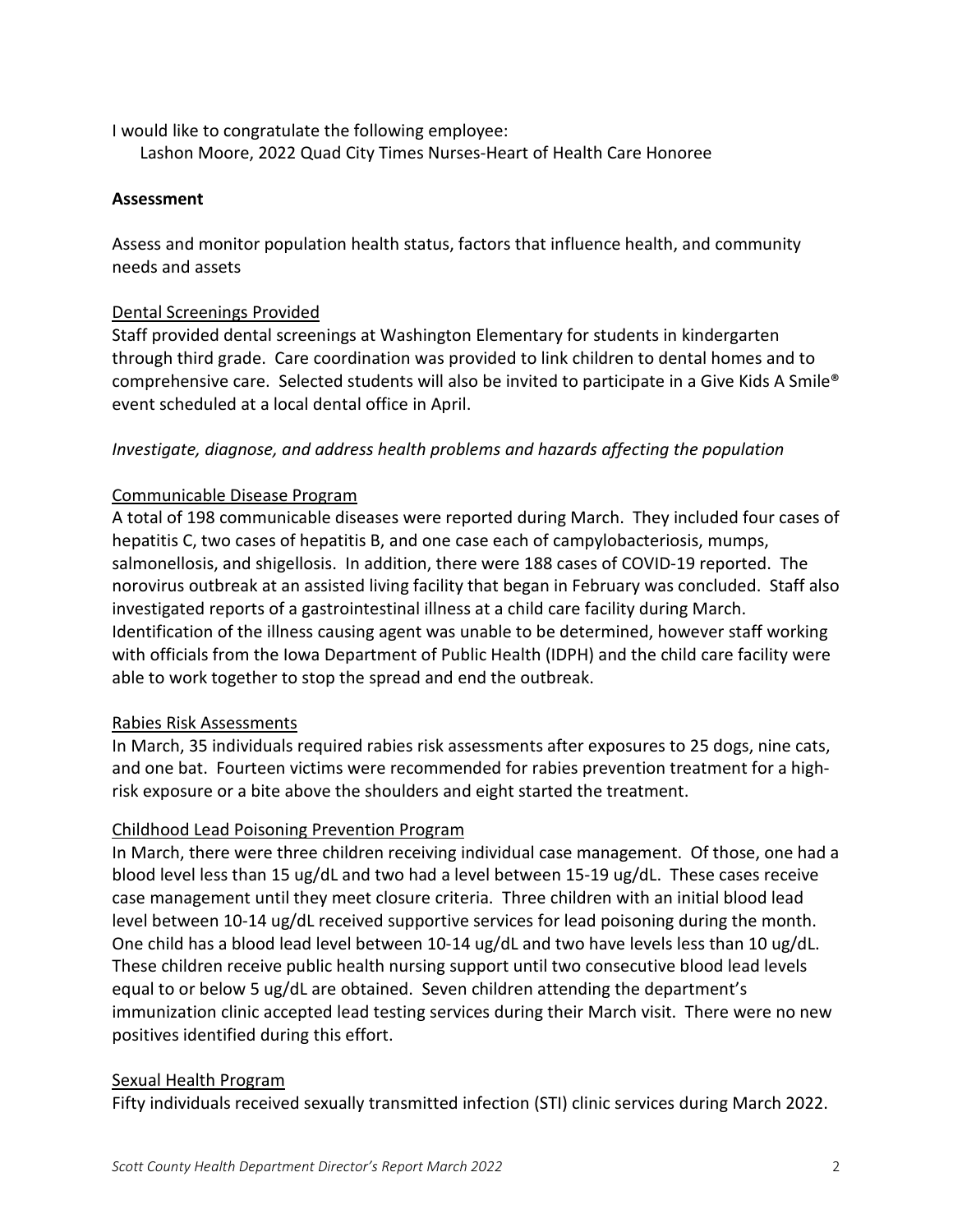Ten clients tested positive for chlamydia, six clients tested positive for gonorrhea, and one client tested positive for syphilis at the Health Department's clinic. In total, 87 cases of chlamydia, 39 cases of gonorrhea, nine cases of syphilis, and one HIV case were reported in Scott County during March.

## **Policy Development**

# *Communicate effectively to inform and educate people about health factors that influence it, and how to improve it*

## Children's Dental Health Month Celebrated

I-Smile™ partnered with the Scott County YMCA Early Learning Center and Palmer locations to promote Children's Dental Health Month. Throughout the month, the I-Smile™ banner was displayed. All enrolled families were offered dental screenings and fluoride varnish. All three to five year-old classrooms received oral health education.

Sexual Health Program Education Provided at Palmer College of Chiropractic Staff hosted a table at Palmer College's student health fair to promote SCHD's Sexual Health Program. Education was provided and was well received.

## iHeart Radio Introductions

I-Smile™ Staff met with Linda Nelson from iHeart Radio to discuss opportunities to promote public health oral health messaging on local broadcasting stations. Ms. Nelson provided demographic information from local listenership based on a variety of radio stations. I-Smile™ will be looking further into this partnership, and exploring the idea of working with the Delta Dental of Iowa Foundation to apply for a grant to support an oral health messaging project.

#### *Strengthen, support, and mobilize communities, and partnerships to improve health*

#### Local Immunization Coalition Linked to Statewide Group

Members of the Scott County Immunization Coalition were contacted via email inviting them to join the state immunization coalition, Iowa Immunizes. Combining local coalition efforts with state coalition efforts allows our partners greater access to immunization resources. Monthly meetings of the group are held via Zoom. In addition, there are five committees that meet on a monthly basis allowing for more focused discussions on specific topics including policy and advocacy, health equity, communications, sustainability, and scientific advisory.

#### Medical Dental Integration Discussions Continue

Staff met with Genesis Family Health Group on 3rd Street in Davenport to further discuss medical dental integration. Our staff have drafted a referral form and oral health assessment too that can be used by providers to refer patients to the I-Smile™ programs when dental care or needs are identified. Additional discussion focused on drafting a memorandum of understanding allowing the I-Smile™ programs to be co-located to offer care coordination and direct care services on-site.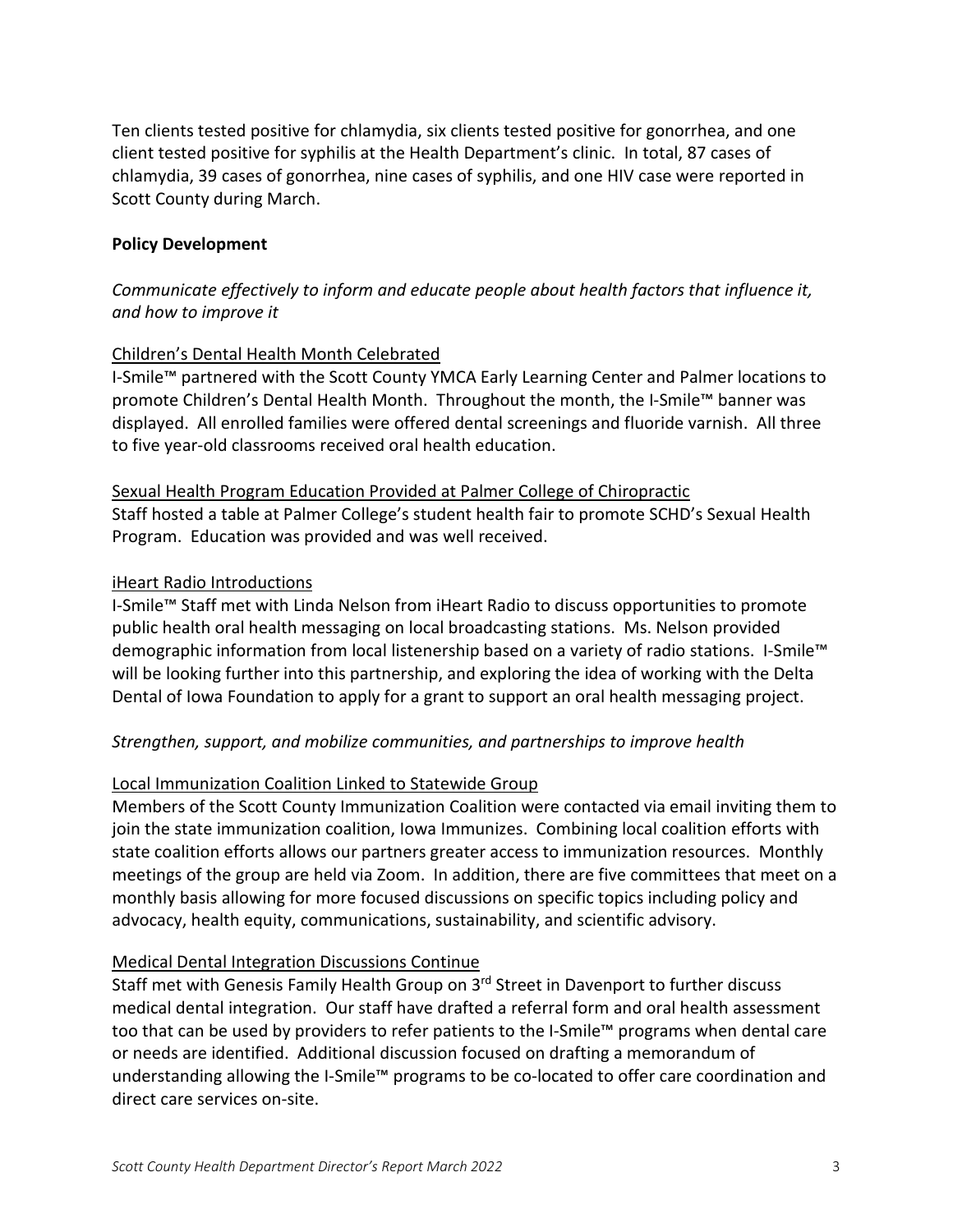# Iowa Department of Natural Resources Regional Meeting

Staff attended the Iowa Department of Natural Resources (DNR) Field Office Six regional meeting in Ainsworth. Our new staff was able to meet staff from this field office, along with Erik Day, Cory Frank, and Carmily Stone, from the DNR state office as well as Mindy Uhle, IDPH. Several topics were discussed included Grants to Counties, private well permit program, private onsite wastewater program, DNR water supply rule update, and various other topics. This was the first time this group had gathered since prior to the pandemic.

# Exploration of Oral Health Education at Vera French

Staff met with Jamie Nowlin, Vera French Integrated Health Program Supervisor, to discuss program partnership between oral and mental health. Discussions are underway to partner with their Youth Grief Group, Teen Grief Group, and their Peer Run Support Groups to provide oral health education and dental screening.

# *Create, champion, and implement policies, plans, and laws that impact health*

# Physical Activity Access Project Discussion with City Representatives

Scott County Health Department and Bi-State Regional Commission (BSRC) staff met with the City of Buffalo's mayor, deputy clerk, food pantry coordinator, and a senior housing resident to provide a detailed overview of the Physical Activity Access (PAA) project. The Buffalo mayor provided an update on the Front Street and Mississippi River Trail (MRT) extension projects that are focused on increasing pedestrian access throughout the community. The Front Street project is focused on improving existing sidewalk infrastructure to increase Americans with Disability Act (ADA) accessibility and lighting to make the sidewalk safer and more visually appealing. The mayor and city council members are interested in extending the existing MRT to Camp Abe Lincoln and Buffalo Shores campground as many inquiries have been made by residents and visiting campers.

The PAA project team also met with the City of Davenport to review the walk audits and senior needs assessments completed at Spring Village and Luther Crest. BSRC provided an overview of the PAA project map that includes several meal sites and food panties in the City of Davenport. After discussion, the City of Davenport expressed interest in conducting a walk audit and senior needs assessment at Café on Vine or Solid Rock Café. Project staff will look further into the two possible locations to determine the best target neighborhood.

# *Utilize legal and regulatory actions designed to improve and protect the public's health*

| <b>Facility</b>            | Reason                      | <b>Complaint Status</b>    |
|----------------------------|-----------------------------|----------------------------|
| Dynasty Buffet, Elmore     | Pest control-cockroaches    | Ongoing work with facility |
| Avenue, Davenport          |                             |                            |
| Fountains Assisted Living, | General facility sanitation | Resolved                   |
| Thunder Ridge Road,        |                             |                            |
| <b>Bettendorf</b>          |                             |                            |

## Founded Food Service Complaints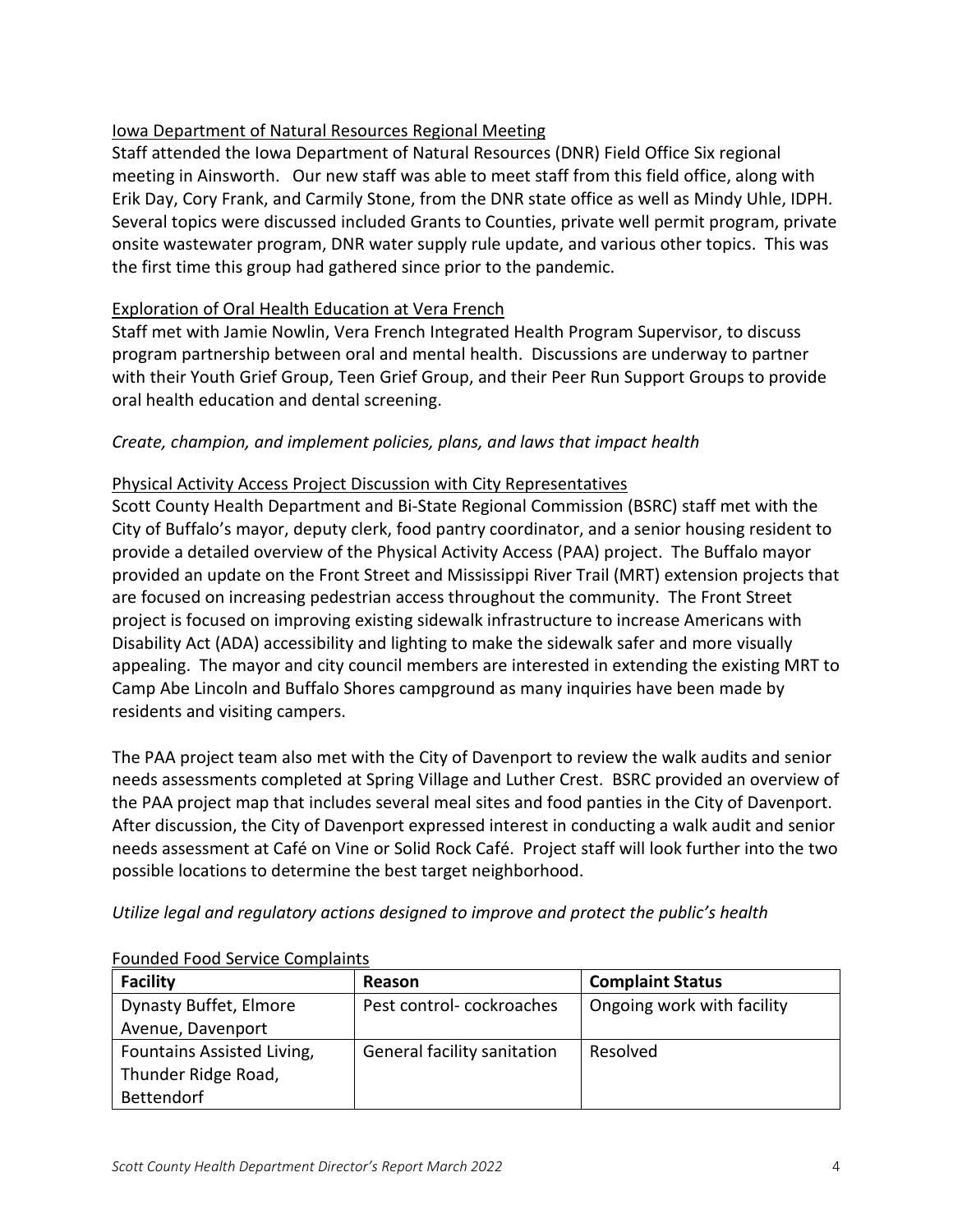| Atomic Coffee Bar, Brady     | General facility sanitation | Resolved |
|------------------------------|-----------------------------|----------|
| Street, Davenport            |                             |          |
| Hy-Vee Fast & Fresh Express, | Construction activities     | Resolved |
| Devils Glen, Bettendorf      | producing dust/debris near  |          |
|                              | open food products          |          |

## Liquor License Review Process Meeting

Food program staff attended a meeting at Le Claire City Hall to discuss the review and approval process of liquor license requests that are submitted by local businesses to the City of Le Claire. Staff from the City of Le Claire, County Planning and Development, and the Scott County Health Department were in attendance. All three entities have a role in assuring that a facility is ready to be licensed and opened so collaboration is key.

## Founded Hotel Complaints

| <b>Facility</b>              | Reason                       | <b>Complaint Status</b>    |
|------------------------------|------------------------------|----------------------------|
| I-80 Inn & Suites, Northwest | Rooms dirty and in disrepair | Rooms put of service until |
| Boulevard, Davenport         |                              | deep cleaned and           |
|                              |                              | reinspected                |

# Work Continues on Nuisance Tire Complaint

Staff continues to communicate and work with DNR on the nuisance tire complaint located at 14164 113<sup>th</sup> Avenue in Davenport. Several reinspections have been completed to try and get the tenants, Tim Peters and Omar Mercado, to properly dispose of the approximately 2,000 tires on the property. A DNR Administrative Order has already been issued to them, resulting in a \$10,000 fine to each owner. The case will now go in front of the Attorney General in mid-May for further enforcement.

#### Swimming Pool/Spa Program

| <b>Facility Closures</b> | Reason                    | <b>Status</b>            |
|--------------------------|---------------------------|--------------------------|
| Maquoketa AmericInn      | Multiple identified in    | Still closed-pending     |
|                          | December 2021 inspection; | completion of corrective |
|                          | underwater lighting not   | action plan              |
|                          | functioning violation     |                          |
|                          | remains                   |                          |

# Tattoo Permit Follow-Up

While our department is not involved in the permitting of tattoo artists or establishments, IDPH does at times request assistance in following up regarding expired permits. This month staff contacted several tattoo establishments with expired tattoo permits to advise the owners to renew their permit or discontinue tattooing services.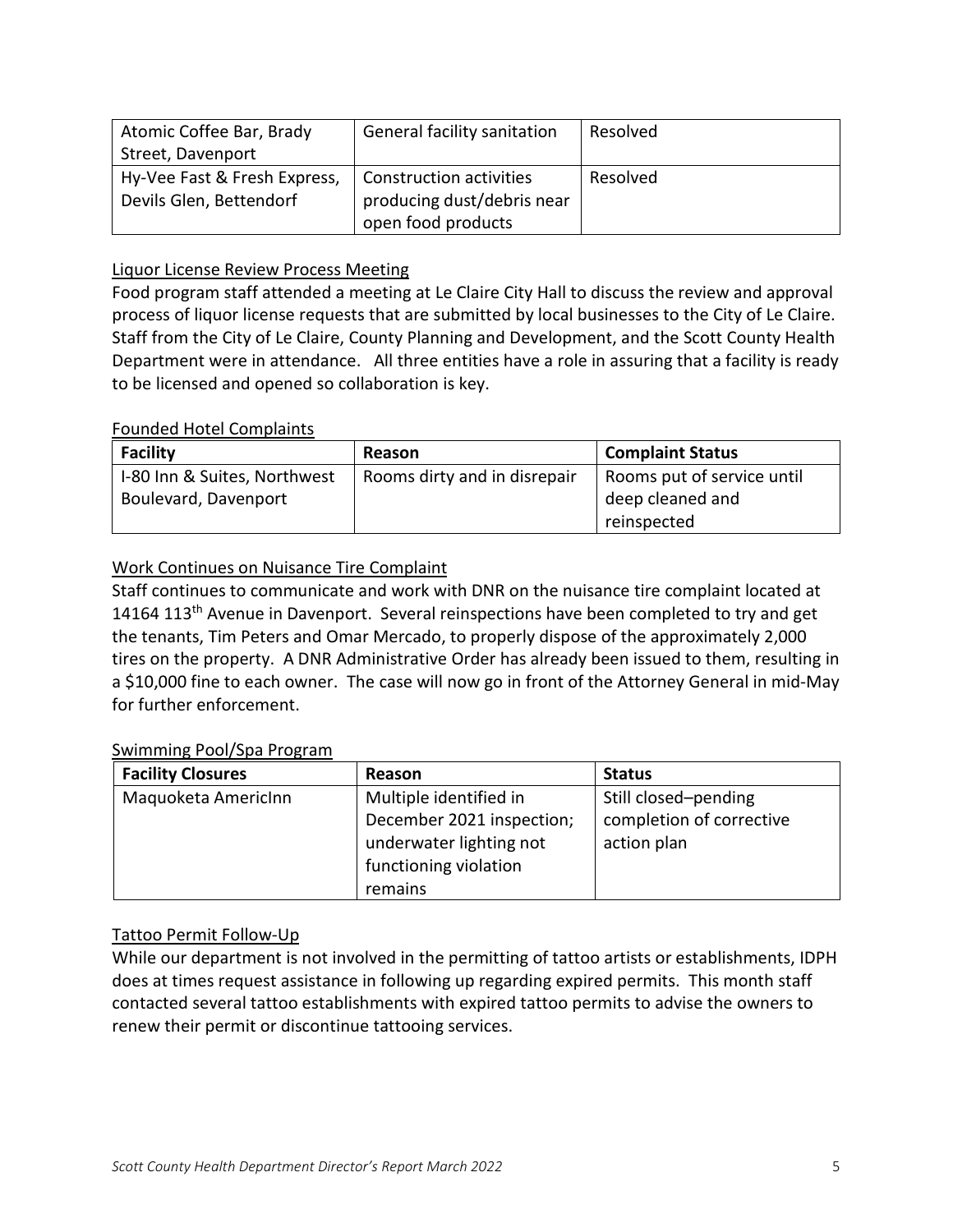#### **Assurance**

# *Assure an effective system that enables access to the individual services and care needed to be healthy*

#### First Med Pharmacy Review

In February, 195 inmates received 819 prescriptions. Ninety-eight percent of medical and 99 percent of mental health medications were generic for the month. The high usage of generic medications is important for both county finances as well as for inmates as they continue medications once they have been released from the Scott County Jail.

#### Program Materials Shared with Local School Districts

Staff provided Hawki Program information along with Care for Kids and I-Smile™ resources to Davenport and North Scott school districts for their annual Kindergarten Round-ups held in March. Electronic materials were sent to Bettendorf and Pleasant Valley school districts as they were conducting their round-ups virtually.

#### Child Connected to Developmental Services

In the process of providing I-Smile™ services, staff referred a parent to Care for Kids for developmental screening because of some developmental concerns. Staff completed the Ages and Stages Questionnaire with the parent and the child via WebEx video conference. The results showed that the child's development needed further assessment, and permission was given to make a referral to the Iowa Family Support Network. The parent was given growth and development activity ideas to support the child's continued development. The parent was grateful for the prompt screening and resources.

#### Maternal Health Services Continue to Serve Pregnant Individuals

Staff taught a breastfeeding class to two expectant individuals at Pregnancy Resources. The class is taught using the Injoy Understanding Breastfeeding curriculum. It includes information on hunger cues, feeding frequency and duration, latch, milk transfer, positioning, signs of adequate intake, reluctant nurser, and milk expression/breast pumps. Attendees were able to ask questions and received the Understanding Breastfeeding Guide along with contact info for the Maternal, Child, and Adolescent Health nurse.

Staff enrolled the first client into the IDPH Doula Pilot Project for African American families; three more are in the enrollment process. There are a total of seven spots to fill for this project. The Doula will provide support, education, and breastfeeding assistance to clients throughout the pregnancy, labor, delivery, and postpartum.

In March, staff began providing Maternal Health direct services at Obstetrics & Gynecology Specialists, The Group. Maternal Health staff be at The Group every Wednesday to provide Medicaid presumptive eligibility applications, Maternal Health direct services, and care coordination.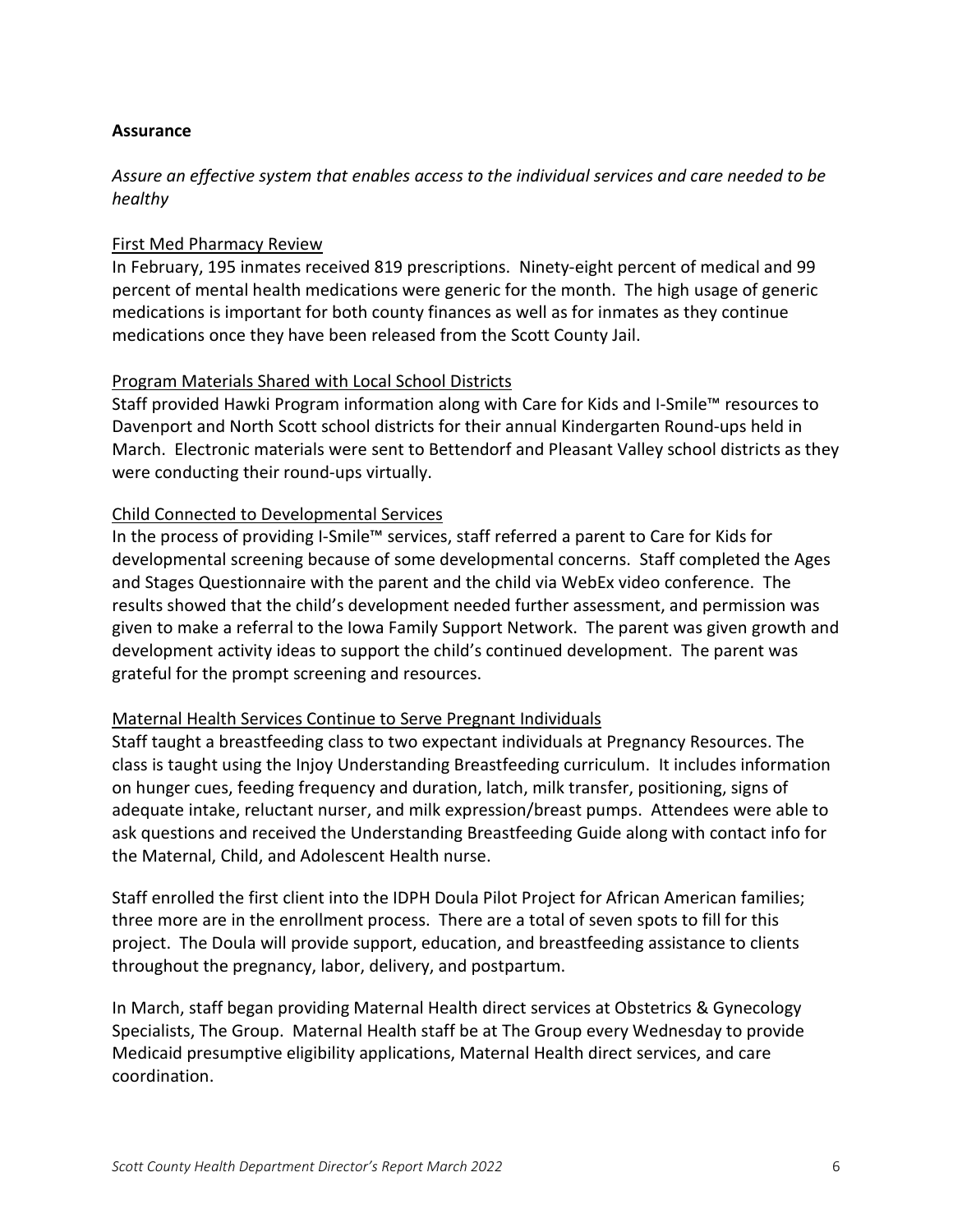Staff presented to the Scott County Kids NEST Program administered by Genesis VNA. The program serves expecting parents and families with children under the age of one. All meetings are hosted in a virtual format. Three participants joined the meeting and learned about oral health during pregnancy and infancy. Oral health resources and contact information for I-Smile™ was provided to help families navigate dental care.

## Non-Public School Screening Referrals Reviewed

Staff followed up with the non-public schools during March to ensure dental and vision referrals made actually received follow up care with the appropriate providers.

## HIV and Hepatitis C Testing Completed

Staff provided HIV and hepatitis C testing at Humility of Homes and Housing. Twenty-nine people were tested. In addition, eight people received COVID-19 vaccinations.

# *Build and support a diverse and skilled public health workforce*

## Breast Pumping Presentation

Staff attended a webinar on breast pumping presented by UnityPoint Health, Erica Ries, RN, IBCLC. The class provided information on the basics of initiating pumping and discussed what types of pumps are available on the market, when to pump, why to pump, and how to pump. This information can be shared during the breastfeeding classes the department offers to expectant parents.

# Society for Public Health Educators Annual Conference

Staff attended the 2022 Society for Public Health Educators (SOPHE) Annual Conference online. Sessions regarding collaborative communication, reimagining public health education after the pandemic, innovations in public health education, enhancing health equity, promoting health through social media and technology, incorporating advocacy in health education, LGBTQ+ 102 – Understanding the "Plus" were attended. These topics are relevant as the department's Health Promotion Team explores ways to educate the community on various topics.

During the conference, Tiffany Peterson co-presented a poster session, *Come Together: Building Capacity for Collaborative Communication* with Dr. Erica Thomas, St. Ambrose University (SAU). The poster described the collaboration between SAU students and SCHD's Health Promotion Team to develop and promote COVID-19 messages that would appeal to the young adult population living in the Quad Cities, particularly around mask usage, social distancing, monitoring for symptoms, and staying home when sick. Collaboration occurred in August 2020 when COVID-19 cases in young adults comprised approximately 46 percent of cases in Scott County. The poster described the background, objectives, methods, and future plans for collaboration.

# Incident Command System Training

A number of employees attended the Incident Command System (ICS) 300 training for Expanding Incidents and ICS 400 training for Complex Incidents. The week long course provided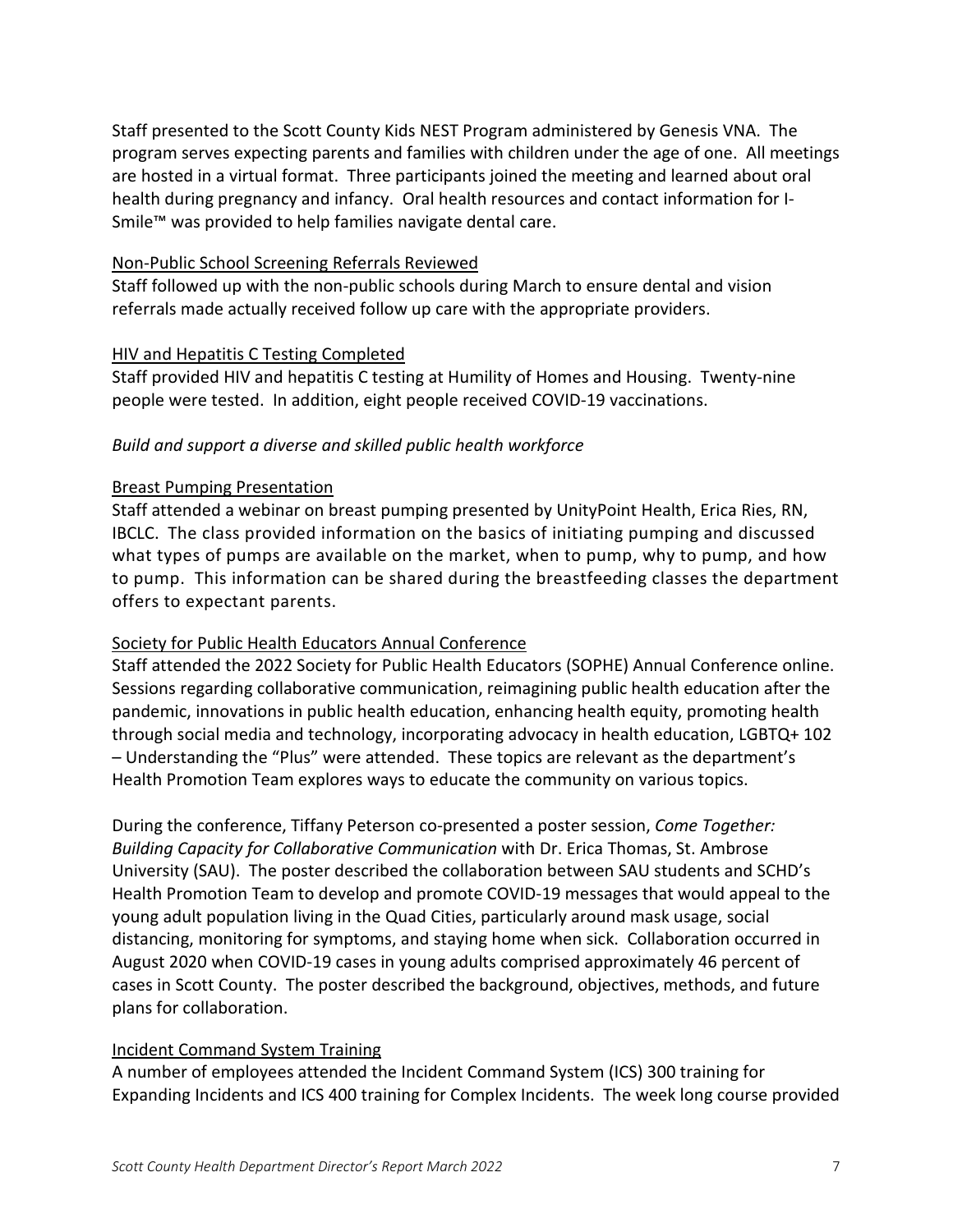training and resources for attendees to familiarize themselves with National Incident Management System (NIMS) concepts, principles, and documentation for expanding and complex incidents. This training is required for individuals that may be asked to serve in leadership roles during emergency incidents. ICS was used during the 2019 floods, 2020 derecho, and the COVID-19 pandemic to manage the events.

## Applied Suicide Intervention Skills Training

Staff attended Applied Suicide Intervention Skills Training (ASIST) training to better understand the needs of a person at risk of suicide and learn how to use suicide first aid to meet those needs. The two-day training provided a framework in working with individuals who are at risk of suicide and can be utilized in interactions with clients and other community members.

## Diversity, Inclusion, and Neurodiversity Training

Staff spent time learning about diversity, inclusion and neurodiversity. The areas explored included an overview of competencies developed by The Alliance fore Disability in Health Care Education and The Ohio State University Nisonger Center. These competencies are designed to improve training across a diverse field of medical providers and improve the care received by people throughout the health system. Other topics included defining diversity and inclusion as well as how to embed inclusion and equity in organizational goals. These learning opportunities support the department's equity work.

## Ending Racism Webinar

Staff attended the *Ending Racism Together: The Strategy and Tactics of Progress* webinar. Dr. Meika Tylese Neblett, MD, MS, Chief Medical Officer, Chief Academic Officer, and Goal Lead for the Ending Racism: Equity in Clinical Care Initiative at RWJBarnabas Health, presented information on her institution's journey of ending racism, and improving health disparities and healthcare equity. The initiative started the summer of 2020 after George Floyd's death. The initiative encompassed four main goals, 1) Equity in Clinical Care, 2) Workforce, 3) Operations, and 4) Community. The presentation focused on goal 1 and ensuring that all patients are afforded safe, high-quality, equitable, and anti-racist clinical care.

Dr. Neblett shared how their institution incorporated a no tolerance policy for racism. Although it was challenging, the policy supported their initiative for equity in clinical care. One health initiative implemented for product equity involved pulse oximeters. Pulse oximeters, especially non-FDA devices, can have a different measurement reading based on skin pigmentations. She shared that oximeters were three times as likely to miss hypoxemia in Black patients compared to white patients, thus increasing the risk of diseases complications like COVID-19. Dr. Neblett conducted research and collected data and identified that many RWJBarnabas pulse oximeters were non-FDA approved. Therefore, in 2021 RWJBarnabas Health removed all non-FDA approved pulse oximeters from their health system and will only purchase FDA devices going forward. Dr. Neblett discussed other problems identified within their institutions and how they incorporated initiatives to address health disparities and inequities.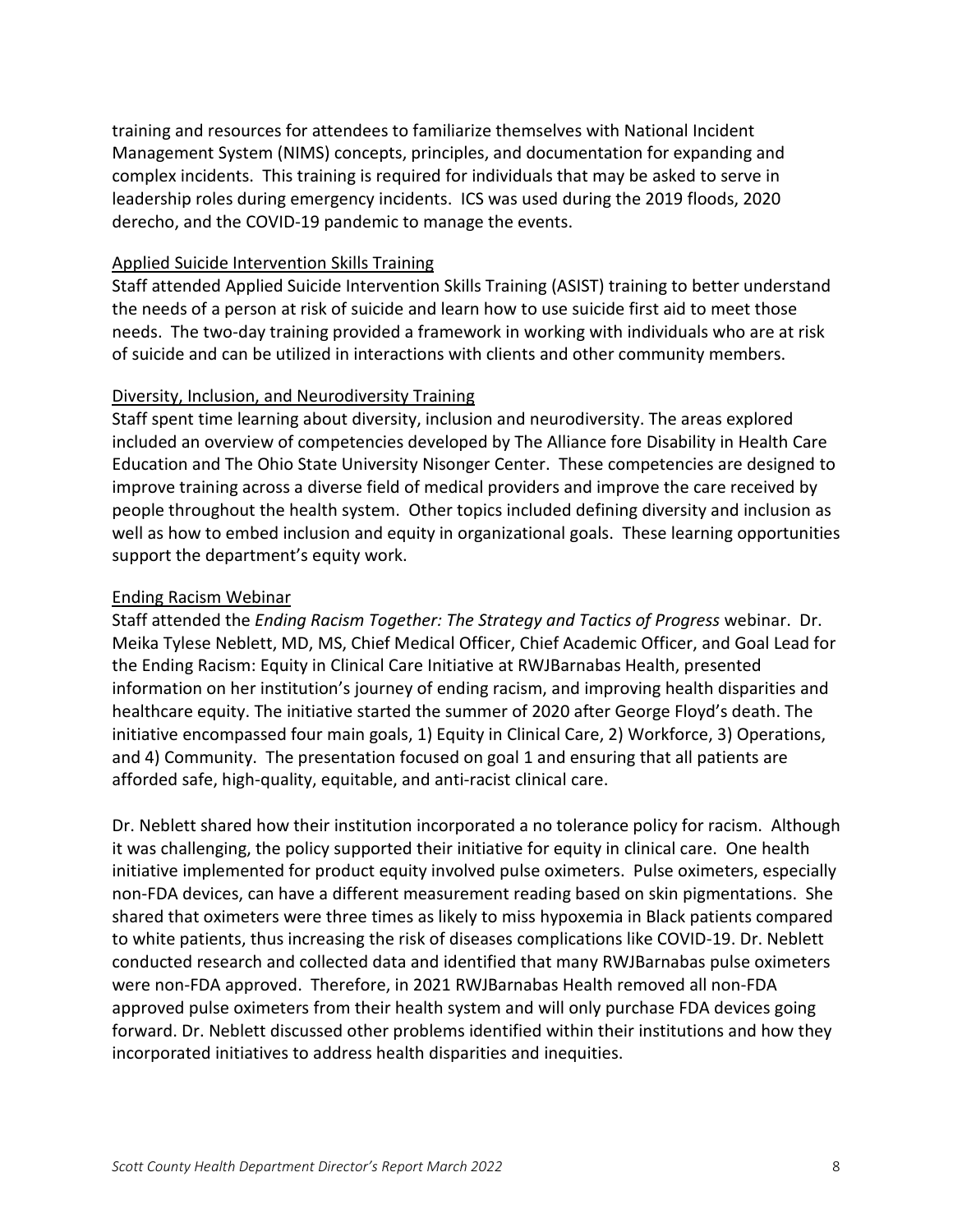# Sexually Transmitted Infections Intensive Course

Staff attended the sexually transmitted infections (STI) Intensive Course online training presented by the St. Louis STI/HIV Prevention Training Center, Washington University School of Medicine. The course presented an in depth overview of various STIs including gonorrhea, chlamydia, syphilis, pelvic inflammatory disease, genital herpes, human papillomavirus, hepatitis B, HIV, and others. Staff learned about the current STI epidemiology, the clinical features of common bacterial STIs, how to improve skills in completing STI histories and physical exams, integrating HIV risk assessment into patient care, and evidence-based strategies for STI treatment according to the 2021 Center for Disease Control and Prevention STI Treatment Guidelines.

# Medication Safety for Young Children Webinar

Staff attended the webinar, *Safe Use and Administration of Medication to Young Children*. Medication errors and unsupervised exposures to medications are responsible for approximately 1,100 poison control center-reported cases and 130 emergency department visits daily for children ages five and under. The presenters shared safe dosing strategies and the evidence-based campaign, Up and Away and Out of Sight, designed to prevent unintentional ingestions among young children. As staff work with child care providers, medication safety is a key component of the education shared.

# Introduction to Quad Testing and Test Request Form Update Webinar

The Sexual Health Program (SHP) team members attended the *Introduction to Quad Testing and Test Request Form Update* webinar. Participants learned about two new STI tests, trichomoniasis (TV) and *Mycoplasma genitalium* (Mgen), that Community-Based Screening Services partners can offer to STI clients. As part of the presentation IDPH reviewed the updated test request form, new treatment medications, and guidelines for clients who test positive. The department's treatment standing orders will need to be updated for the medical director's approval, and medications will need to be ordered from NuCara Pharmacy prior to offering testing for TV and Mgen.

# Webinar on Food Allergies

The webinar *Food Allergy Basics* reviewed the fundamentals of food allergies. The presenter shared what food allergies are and what they are not, what an allergic reaction looks like, current statistics, the natural history of food allergies, and other conditions that are impacted by food allergies. The department's child care nurse consultant regularly receives questions from child care providers regarding allergies. Learning opportunities such as this one keep the knowledge and skills of our staff current.

# Social Determinants of Health Webinar Series

Staff attended the second session of the Social Determinants of Health Webinar Series, *Social Determinants of Health-Health Equity Data*. The presenter, Paul Gilbert, University of Iowa College of Public Health, defined health disparities and reminded the audience that they are more than just differences. He shared several resources to look for data to identify a community's characteristics. Many of the department's grant applications include requests for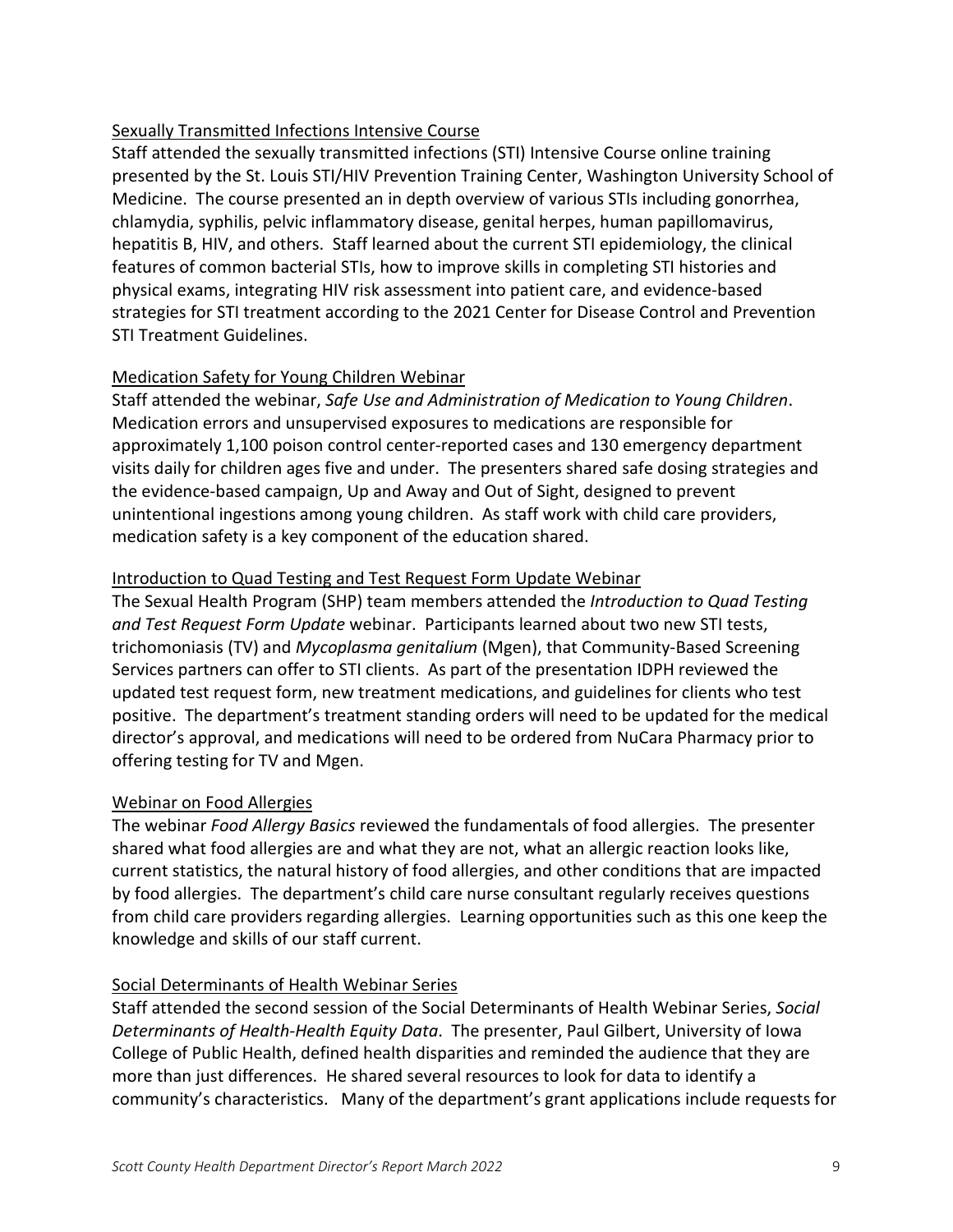information on how the department will work to address social determinants of health. As a result, it is important for staff to familiarize themselves with available data resources.

## Association of Food and Drug Officials Bootcamp

Several Food Program staff attended the Association of Food and Drug Officials (AFDO) first Inspector Bootcamp training. This three-session event was targeted to new and seasoned regulatory and manufactured food inspectors. The bootcamp consisted of trainings on topics such as de-escalations of conflict, diversity, body language, cultural awareness, pest control, risk-based inspections and report writing, specialized processes, and hazard analysis and critical control points (HACCP), as well as facilitated discussions among participants.

## Time of Transfer Program Training

Staff attended an online training for the Time of Transfer Program. The topic was time of transfer inspection report review. DNR was supposed to have the new computer database for time of transfer inspectors ready to use, but it has been delayed, so DNR staff presented it to the class still in test mode. The database was released on Monday, April 11<sup>th</sup>.

# *Improve and innovate public health functions through ongoing evaluation, research, and continuous quality improvement*

#### Early Childhood Iowa Professional Development Data Workgroup

Staff attended a meeting of the Early Childhood Iowa Professional Development Data Workgroup. The goal of the workgroup is to bring data together to better inform cross-systems work in the early childhood systems, while complying with state and federal legislation such as the Family Educational Rights and Privacy Act (FERPA) and Health Insurance Portability and Accountability Act (HIPAA).

#### Scott County Kids Site Visit

Staff and I met with representatives from Scott County Kids staff and board as well as Bi-State Regional Commission for the annual Child Care Nurse Consultant contract review site visit. No concerns were noted.

#### Humane Society of Scott County Discussion

Staff and I met with leadership and staff from the Humane Society of Scott County regarding the Animal Bite Investigation Program. Policies and contracts were reviewed and new plans were discussed regarding changes in bite procedures.

#### *Build and maintain a strong organization infrastructure for public health*

#### NACCHO Interview Regarding Use of GIS

Staff received a request from National Association of County and City Health Officials (NACCHO) to discuss the department's use of geographic information systems (GIS) to address public health topics. Throughout the pandemic, staff partnered with Scott County GIS staff to utilize maps to better understand the impact of COVID throughout Scott County. This partnership and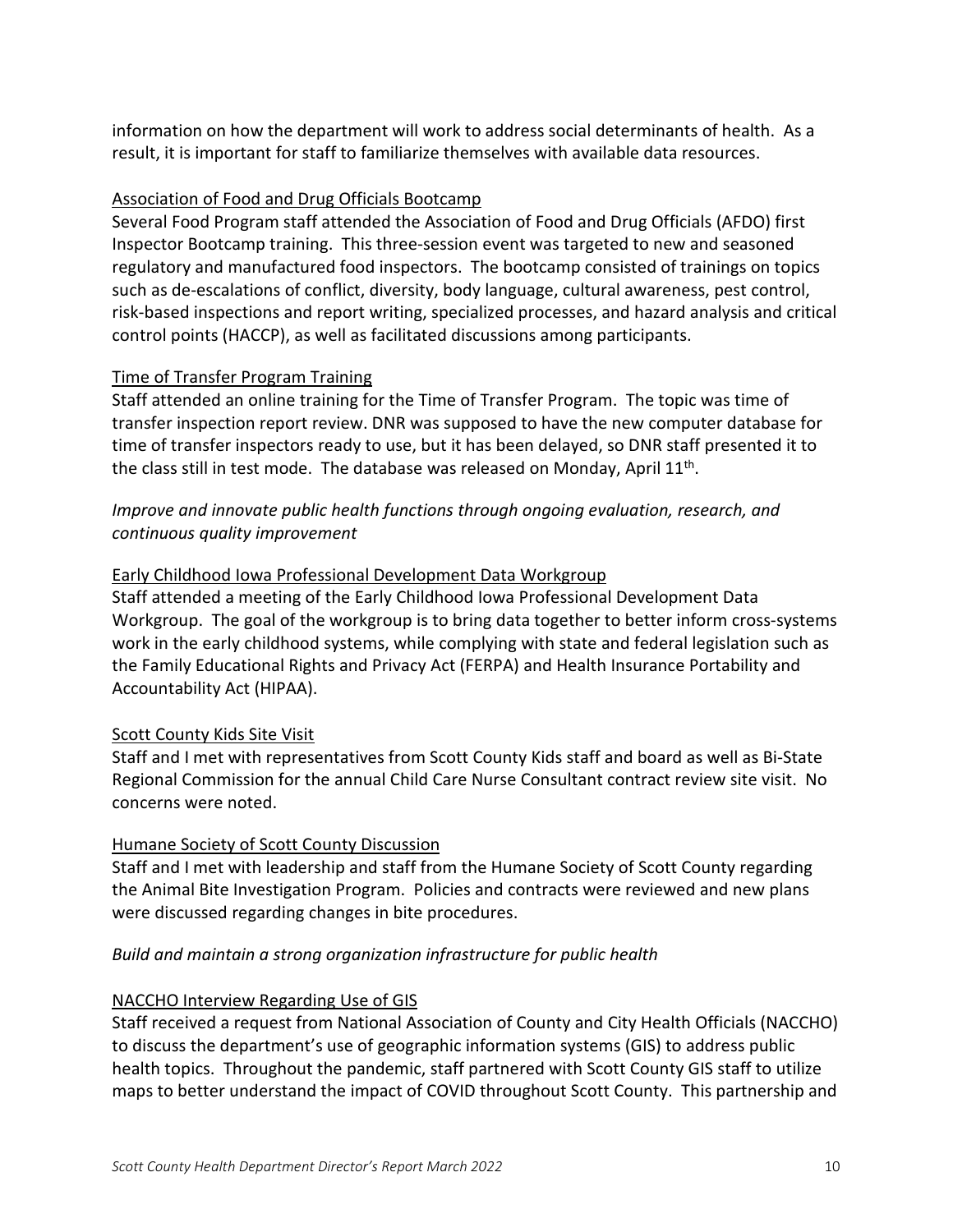use of GIS mapping was an invaluable tool and was foundational in guiding mitigation and vaccination efforts.

#### **Meetings Attended by Staff**

Area 5 Healthcare Coalition Bettendorf Community School Nursing Staff Bettendorf Healthy Hometown – Workplace Workgroup Bi-State Regional Trails Committee Care For Yourself Spring Meeting Child Care Nurse Consultant (CCNC) Regional Meeting with IDPH Child Care Resource & Referral/Department of Human Services /CCNC Meeting for Child Care Home Providers City of Bettendorf Wellness Committee City of Buffalo and Bi-State Regional Commission City of Davenport and Bi-State Regional Commission City of Le Claire Community Health Assessment (CHA) Steering Committee Davenport Central High School Shades of Success Iowa Students for Tobacco Education and Prevention Diabetes Prevention Program Provider License Requirements Dr. Jamie Christophersen, University of Iowa MPH Student Dubuque/Scott Title V Doula Project Partnership Erica Thomas, St. Ambrose University Food Rescue Partnership Genesis on 3rd St. – Dr. Bradley Johnson, Dr. Barbara Barnell, Jennifer Warren Greater Than Aids Kick-Off Iowa Department of Inspections and Appeals Iowa Department of Natural Resources Regional Office 6 Meeting Iowa Department of Public Health Doula Project – Title V Agency Iowa Immunizes Coalition Live Lead Free QC Scott Area Solid Waste Commission YMCA of the Iowa Mississippi Valley Child Care and Family Services Advisory Board

Attachment 1: Reports from our database on education the department provided to the community, education the department provided to service providers, media inquiries and press releases/conferences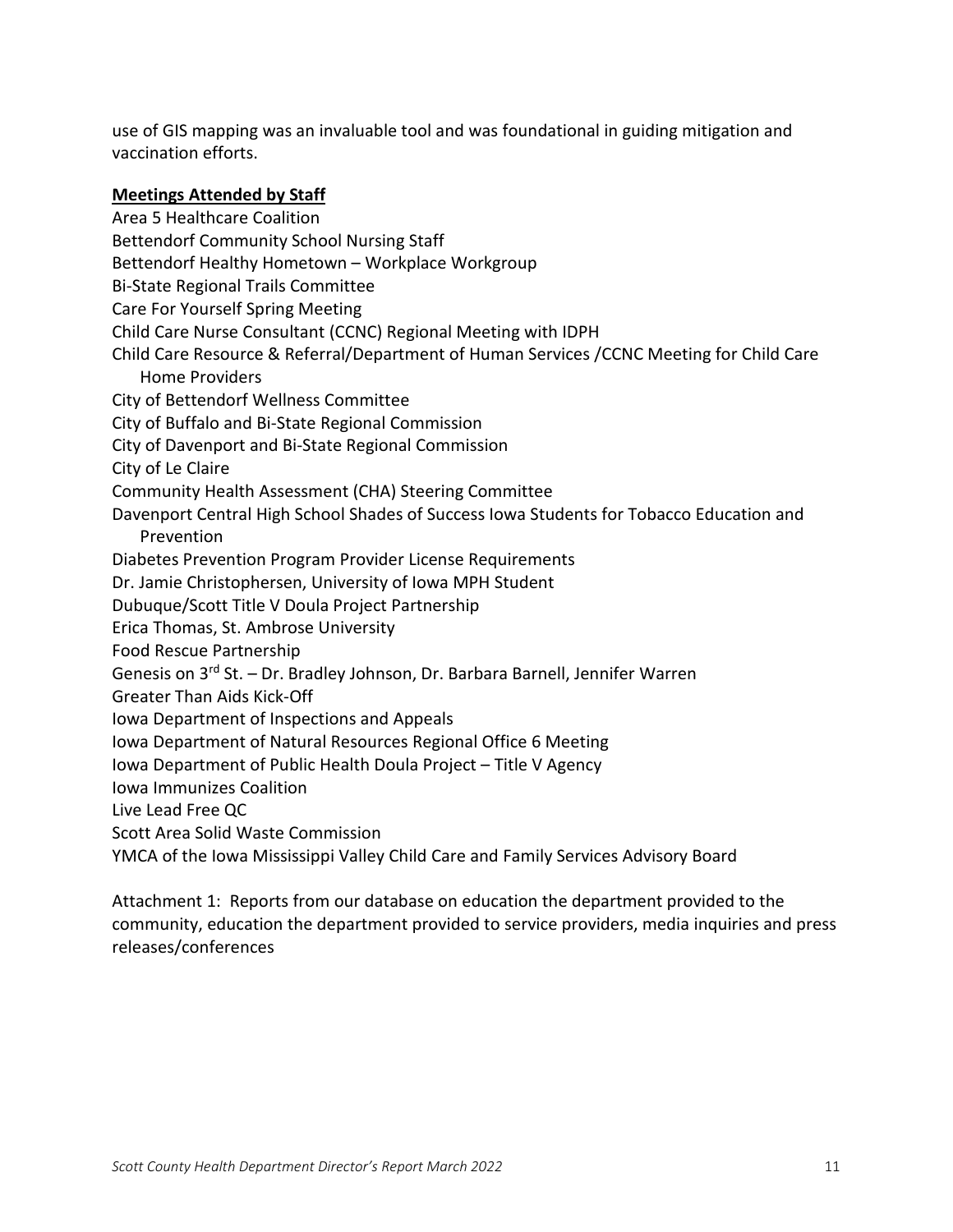

# *Education provided between March 1, 2022 and March 31, 2022*

| <b>Education To:</b> | <b>Presentation Date Total Audience</b> |     | <b>Requesting Organization</b>          | <b>Description</b>                                                    |
|----------------------|-----------------------------------------|-----|-----------------------------------------|-----------------------------------------------------------------------|
| Community            | 3/4/2022                                | 175 | Non-Public Schools                      | Career Fair for Non-Public Catholic<br><b>Schools in Scott County</b> |
|                      | 3/9/2022                                |     | <b>Child Care Resource and Referral</b> | <b>Medication Administration</b>                                      |
|                      | 3/26/2022                               | 12  | <b>NAACP Chapter</b>                    | Oral health and Handwashing                                           |

*Attachment 1*